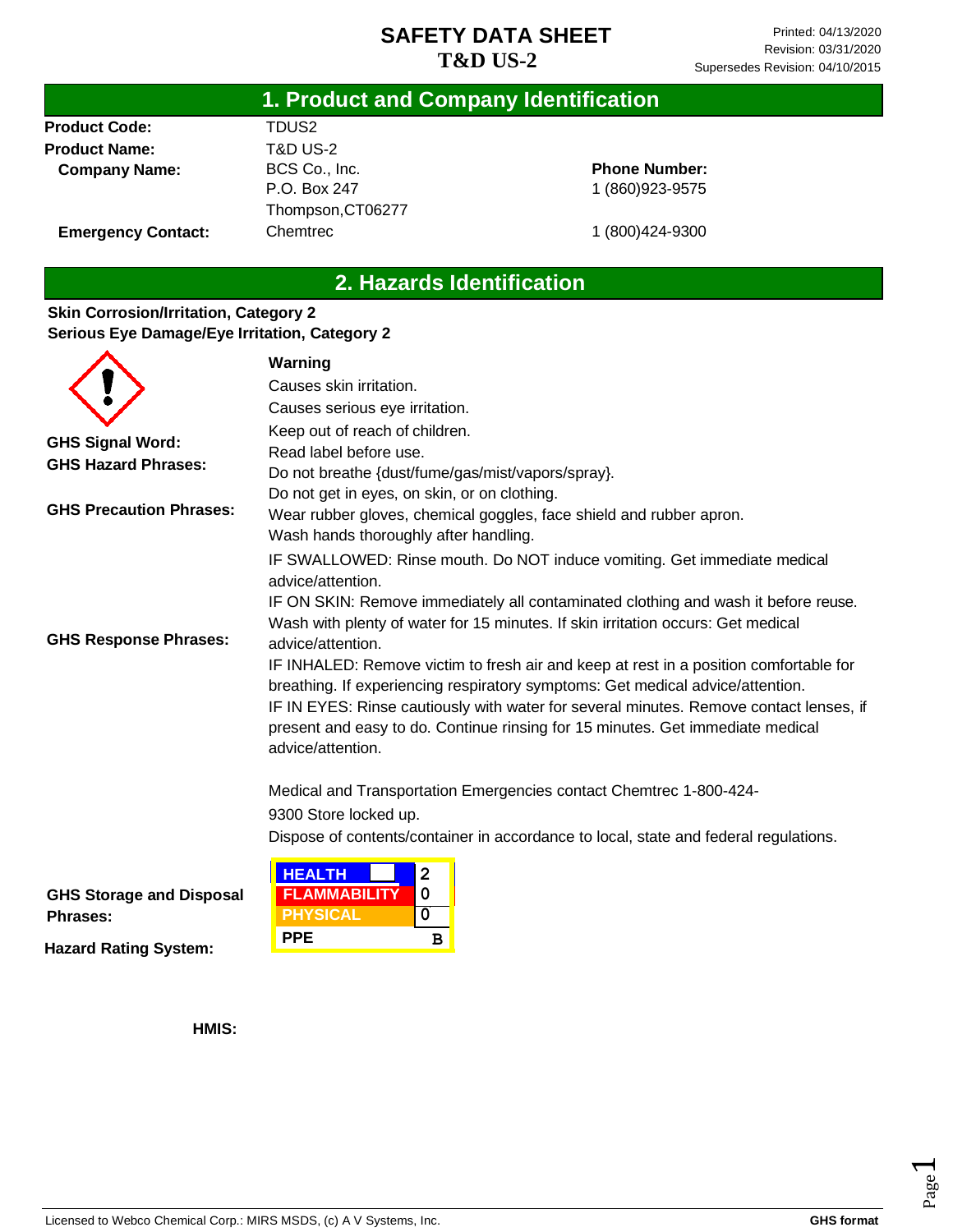#### **Potential Health Effects (Acute and Chronic):**

| 3. Composition/Information on Ingredients |                                             |                |  |
|-------------------------------------------|---------------------------------------------|----------------|--|
| CAS#                                      | <b>Hazardous Components (Chemical Name)</b> | Concentration  |  |
| 68603-42-9                                | Cocamide DEA                                | $1.0 - 10.0 %$ |  |
| 34590-94-8                                | Propanol, (2-Methoxymethylethoxy)-          | $< 5.0 \%$     |  |
| 141-43-5                                  | Ethanol, 2-Amino-                           | $5.0 - 15.0 %$ |  |
| $107 - 41 - 5$                            | 2,4-Pentanediol, 2-Methyl-                  | < 5.0 %        |  |
|                                           | .                                           |                |  |

| <b>4. First Aid Measures</b>                                                               |                                                                                                                                                                                                                                                                                                                                                                                                                                                                                                                                                                     |  |  |
|--------------------------------------------------------------------------------------------|---------------------------------------------------------------------------------------------------------------------------------------------------------------------------------------------------------------------------------------------------------------------------------------------------------------------------------------------------------------------------------------------------------------------------------------------------------------------------------------------------------------------------------------------------------------------|--|--|
| <b>Emergency and First Aid</b><br><b>Procedures:</b>                                       | No data available.                                                                                                                                                                                                                                                                                                                                                                                                                                                                                                                                                  |  |  |
| In Case of Inhalation:                                                                     | Immediately move victim to fresh air. If experiencing respiratory symptoms: Get<br>immediate medical advice/attention.                                                                                                                                                                                                                                                                                                                                                                                                                                              |  |  |
| In Case of Skin Contact:                                                                   | Flush thoroughly with fresh, tepid water for 15 minutes. Discard contaminated clothing<br>and footwear or wash before reuse. If skin irritation occurs: Get medical advice/attention.                                                                                                                                                                                                                                                                                                                                                                               |  |  |
| In Case of Eye Contact:                                                                    | Immediately flush eyes with large amounts of fresh, tepid water for at least 15 minutes.<br>Hold eyelids open to ensure complete irrigation of eye and lid tissues. Tilt head to the<br>side and irrigate the eye from the bridge of the nose to the outside of the face. Keep<br>run-off from entering the other eye, mouth or ear. Washing eye within the first few<br>seconds is essential to achieve maximum effectiveness. Remove contact lenses, if<br>present and easy to do. Continue rinsing. If eye irritation persists, get medical<br>advice/attention. |  |  |
| In Case of Ingestion:                                                                      | Do not induce vomiting. Rinse mouth with fresh, Tepid water, then immediately drink 4-8<br>oz. or milk or water. Never give anything by mouth to an unconscious person. If<br>vomiting occurs, keep airways open. Keep head lower than hips to prevent aspiration<br>into the lungs. Get medical advice/attention.                                                                                                                                                                                                                                                  |  |  |
| <b>5. Fire Fighting Measures</b>                                                           |                                                                                                                                                                                                                                                                                                                                                                                                                                                                                                                                                                     |  |  |
| <b>Flash Pt:</b>                                                                           | No data.                                                                                                                                                                                                                                                                                                                                                                                                                                                                                                                                                            |  |  |
| <b>Explosive Limits:</b>                                                                   | UEL: No data.<br>LEL: No data.                                                                                                                                                                                                                                                                                                                                                                                                                                                                                                                                      |  |  |
| <b>Autoignition Pt:</b>                                                                    | No data.                                                                                                                                                                                                                                                                                                                                                                                                                                                                                                                                                            |  |  |
| Suitable Extinguishing Media: Dry chemical, CO2, sand, earth, water spray or regular foam. |                                                                                                                                                                                                                                                                                                                                                                                                                                                                                                                                                                     |  |  |
| <b>Fire Fighting Instructions:</b>                                                         | As in any fire, wear a self-contained breathing apparatus in pressure-demand,<br>MSHA/NIOSH (approved or equivalent), and full protective gear.                                                                                                                                                                                                                                                                                                                                                                                                                     |  |  |
| <b>Flammable Properties and</b><br>Hazards:                                                | No data available.                                                                                                                                                                                                                                                                                                                                                                                                                                                                                                                                                  |  |  |

| 6. Accidental Release Measures                                                                    |                                                                                                                         |  |
|---------------------------------------------------------------------------------------------------|-------------------------------------------------------------------------------------------------------------------------|--|
| <b>Protective Precautions,</b><br><b>Protective Equipment and</b><br><b>Emergency Procedures:</b> | Rubber or neoprene gloves, Safety glasses, and Wear chemical protective clothing.                                       |  |
| <b>Steps To Be Taken In Case</b><br><b>Material Is Released Or</b><br>Spilled:                    | Absorb spill with inert material (e.g. dry sand or earth), and dispose of in accordance with<br>applicable regulations. |  |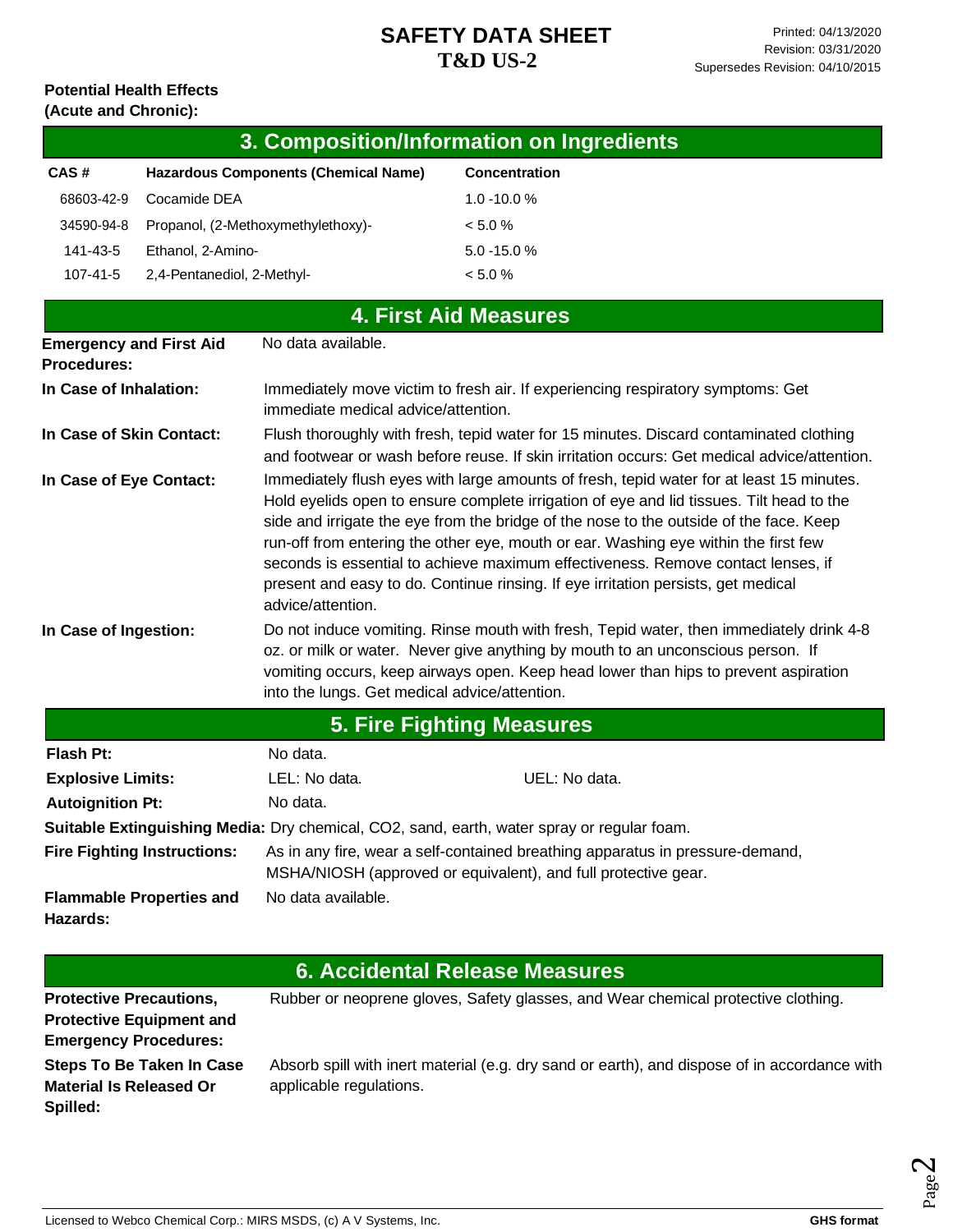# **7. Handling and Storage**

Precautions To Be Taken in For industrial or institutional use only. Keep from freezing. **Handling:**

## **Precautions To Be Taken in**

| Storing:                                        |                                           |                                                                                                                                                                                            |                                     |                                                                                 |                     |
|-------------------------------------------------|-------------------------------------------|--------------------------------------------------------------------------------------------------------------------------------------------------------------------------------------------|-------------------------------------|---------------------------------------------------------------------------------|---------------------|
|                                                 |                                           |                                                                                                                                                                                            |                                     | 8. Exposure Controls/Personal Protection                                        |                     |
| CAS#                                            | <b>Partial Chemical Name</b>              |                                                                                                                                                                                            | <b>OSHA TWA</b>                     | <b>ACGIH TWA</b>                                                                | <b>Other Limits</b> |
| 68603-42-9                                      | Cocamide DEA                              |                                                                                                                                                                                            | No data.                            | No data.                                                                        | No data.            |
| 34590-94-8                                      |                                           | Propanol, (2-Methoxymethylethoxy)-                                                                                                                                                         | PEL: 100 ppm                        | TLV: 100 ppm<br>STEL: 150 ppm                                                   | No data.            |
| 141-43-5                                        | Ethanol, 2-Amino-                         |                                                                                                                                                                                            | PEL: 3 ppm                          | TLV: 3 ppm<br>STEL: 6 ppm                                                       | No data.            |
| 107-41-5                                        | 2,4-Pentanediol, 2-Methyl-                |                                                                                                                                                                                            | No data.                            | No data.                                                                        | No data.            |
| <b>Respiratory Equipment</b><br>(Specify Type): |                                           |                                                                                                                                                                                            |                                     | A respirator is not needed under normal and intended conditions of product use. |                     |
| <b>Eye Protection:</b>                          |                                           | Safety glasses                                                                                                                                                                             |                                     |                                                                                 |                     |
| <b>Protective Gloves:</b>                       |                                           | Rubber or neoprene gloves                                                                                                                                                                  |                                     |                                                                                 |                     |
|                                                 | <b>Other Protective Clothing:</b>         | Wear chemical protective clothing.                                                                                                                                                         |                                     |                                                                                 |                     |
| <b>Engineering Controls</b>                     |                                           | No data available.                                                                                                                                                                         |                                     |                                                                                 |                     |
| (Ventilation etc.):                             |                                           |                                                                                                                                                                                            |                                     |                                                                                 |                     |
|                                                 |                                           |                                                                                                                                                                                            |                                     | 9. Physical and Chemical Properties                                             |                     |
| <b>Physical States:</b>                         |                                           | [X] Liquid<br>[ ] Gas                                                                                                                                                                      | [] Solid                            |                                                                                 |                     |
| <b>Appearance and Odor:</b>                     |                                           | Appearance: Light Forest Green Liquid                                                                                                                                                      |                                     |                                                                                 |                     |
| <b>Melting Point:</b>                           | No data.                                  |                                                                                                                                                                                            |                                     |                                                                                 |                     |
| <b>Boiling Point:</b>                           | No data.                                  |                                                                                                                                                                                            |                                     |                                                                                 |                     |
| <b>Autoignition Pt:</b>                         |                                           | No data.                                                                                                                                                                                   |                                     |                                                                                 |                     |
| Flash Pt:                                       |                                           | No data.                                                                                                                                                                                   |                                     |                                                                                 |                     |
|                                                 | LEL: No data.<br><b>Explosive Limits:</b> |                                                                                                                                                                                            |                                     | UEL: No data.                                                                   |                     |
|                                                 | Specific Gravity (Water = 1): No data.    |                                                                                                                                                                                            |                                     |                                                                                 |                     |
| $mm Hg$ :                                       | Vapor Pressure (vs. Air or                | No data.                                                                                                                                                                                   |                                     |                                                                                 |                     |
|                                                 | Vapor Density (vs. Air = 1): No data.     |                                                                                                                                                                                            |                                     |                                                                                 |                     |
| <b>Evaporation Rate:</b>                        |                                           | No data.                                                                                                                                                                                   |                                     |                                                                                 |                     |
| <b>Solubility in Water:</b>                     |                                           | 100                                                                                                                                                                                        |                                     |                                                                                 |                     |
| <b>Percent Volatile:</b>                        |                                           | No data.                                                                                                                                                                                   |                                     |                                                                                 |                     |
|                                                 |                                           |                                                                                                                                                                                            | <b>10. Stability and Reactivity</b> |                                                                                 |                     |
| Stability:                                      |                                           | Unstable [ ]                                                                                                                                                                               | Stable [X]                          |                                                                                 |                     |
| <b>Conditions To Avoid -</b><br>Instability:    |                                           | Avoid handling conditions which may allow for leaks and spills of this material. Do not<br>permit personnel to handle this product without proper training and/or protective<br>equipment. |                                     |                                                                                 |                     |
| <b>Avoid:</b>                                   |                                           | Incompatibility - Materials To No data available.                                                                                                                                          |                                     |                                                                                 |                     |
| <b>Byproducts:</b>                              |                                           | Hazardous Decomposition Or No data available.                                                                                                                                              |                                     |                                                                                 |                     |
| <b>Possibility of Hazardous</b>                 |                                           | Will occur [                                                                                                                                                                               | Will not occur [X]                  |                                                                                 |                     |

Licensed to Webco Chemical Corp.: MIRS MSDS, (c) A V Systems, Inc. **GHS** format **GHS** format

Page ო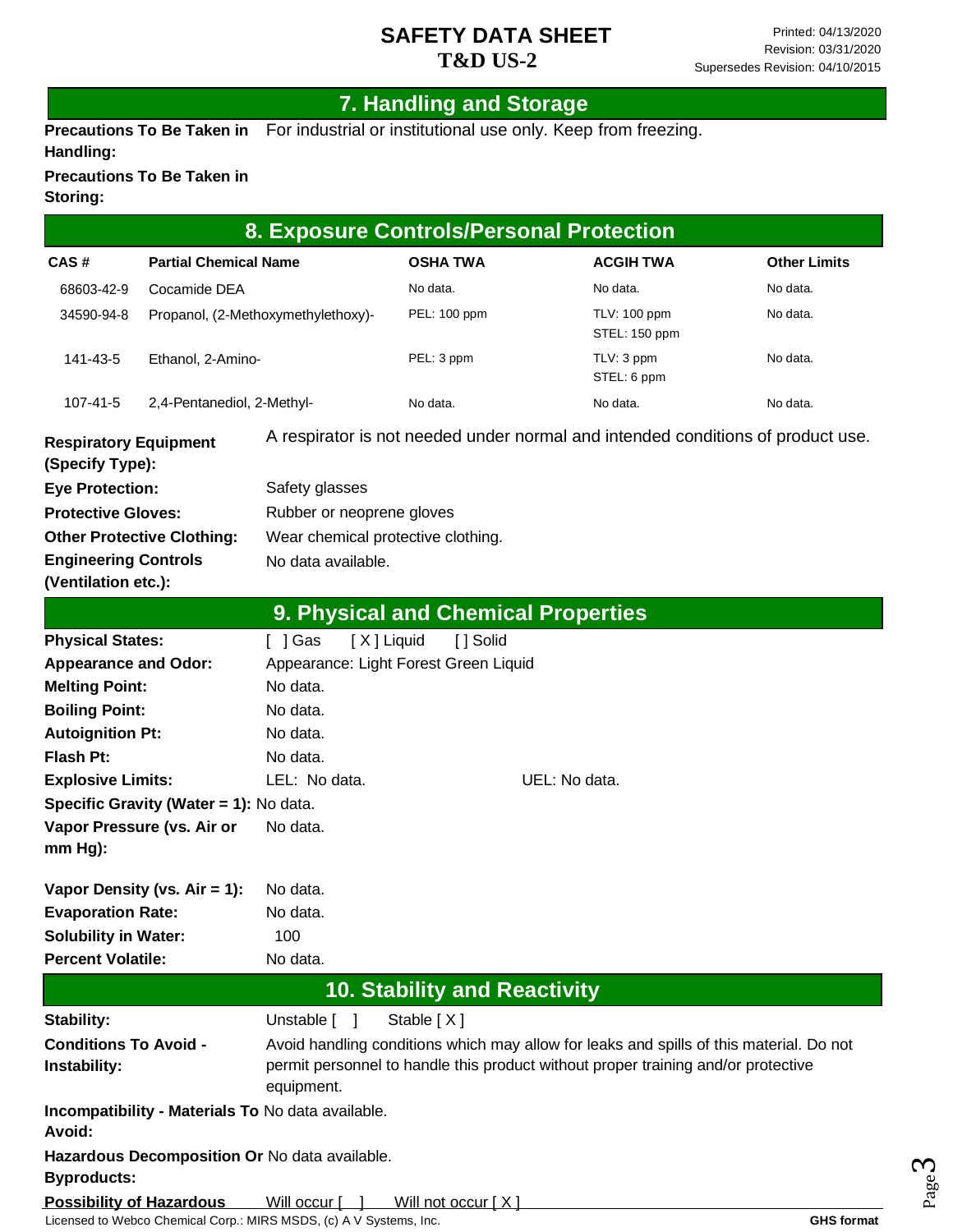**Reactions:** 

**Conditions To Avoid - Hazardous Reactions:** No data available.

|                                                                         |                                                  | 11. Toxicological Information              |                                                                        |
|-------------------------------------------------------------------------|--------------------------------------------------|--------------------------------------------|------------------------------------------------------------------------|
| <b>Toxicological Information:</b>                                       | Inhalation, Eye contact, Skin contact, Ingestion |                                            |                                                                        |
| <b>Irritation or Corrosion:</b>                                         | Eyes:                                            | Causes serious eye irritation.             |                                                                        |
|                                                                         | Skin:                                            | Causes skin irritation.                    |                                                                        |
|                                                                         |                                                  |                                            | Ingestion: Health injuries are not known or expected under normal use. |
| Inhalation: Health injuries are not known or expected under normal use. |                                                  |                                            |                                                                        |
| <b>Symptoms related to</b>                                              | Eyes:                                            | Redness, Pain, Corrosion.                  |                                                                        |
| Toxicological                                                           | Skin:                                            | Redness, Pain, Corrosion.                  |                                                                        |
| <b>Characteristics:</b>                                                 | Ingestion: No symptoms known or expected.        |                                            |                                                                        |
|                                                                         |                                                  | Inhalation: No symptoms known or expected. |                                                                        |
| Carcinogenicity:                                                        | NTP? No                                          | IARC Monographs? No                        | <b>OSHA Regulated? No</b>                                              |
| <b>12. Ecological Information</b>                                       |                                                  |                                            |                                                                        |
| <b>General Ecological</b><br>Information:                               |                                                  | May be harmful to aquatic life.            |                                                                        |

#### **13. Disposal Considerations**

**Waste Disposal Method:** Dispose of contents/container in accordance to local, state and federal regulations.

### **14. Transport Information**

**LAND TRANSPORT (US DOT):**

**DOT Proper Shipping Name:**  Compound Cleaner, Not Regulated. **DOT Hazard Class: UN/NA Number:**

#### **15. Regulatory Information**

## **EPA SARA (Superfund Amendments and Reauthorization Act of 1986) Lists**

| CAS#       | <b>Hazardous Components (Chemical Name)</b> | S. 302 (EHS) | S. 304 RQ | S. 313 (TRI) |
|------------|---------------------------------------------|--------------|-----------|--------------|
| 68603-42-9 | Cocamide DEA                                | No           | No        | No           |
| 34590-94-8 | Propanol, (2-Methoxymethylethoxy)-          | No           | No        | No           |
| 141-43-5   | Ethanol, 2-Amino-                           | No           | No        | No           |
| 107-41-5   | 2,4-Pentanediol, 2-Methyl-                  | No           | No        | No           |

Page 4